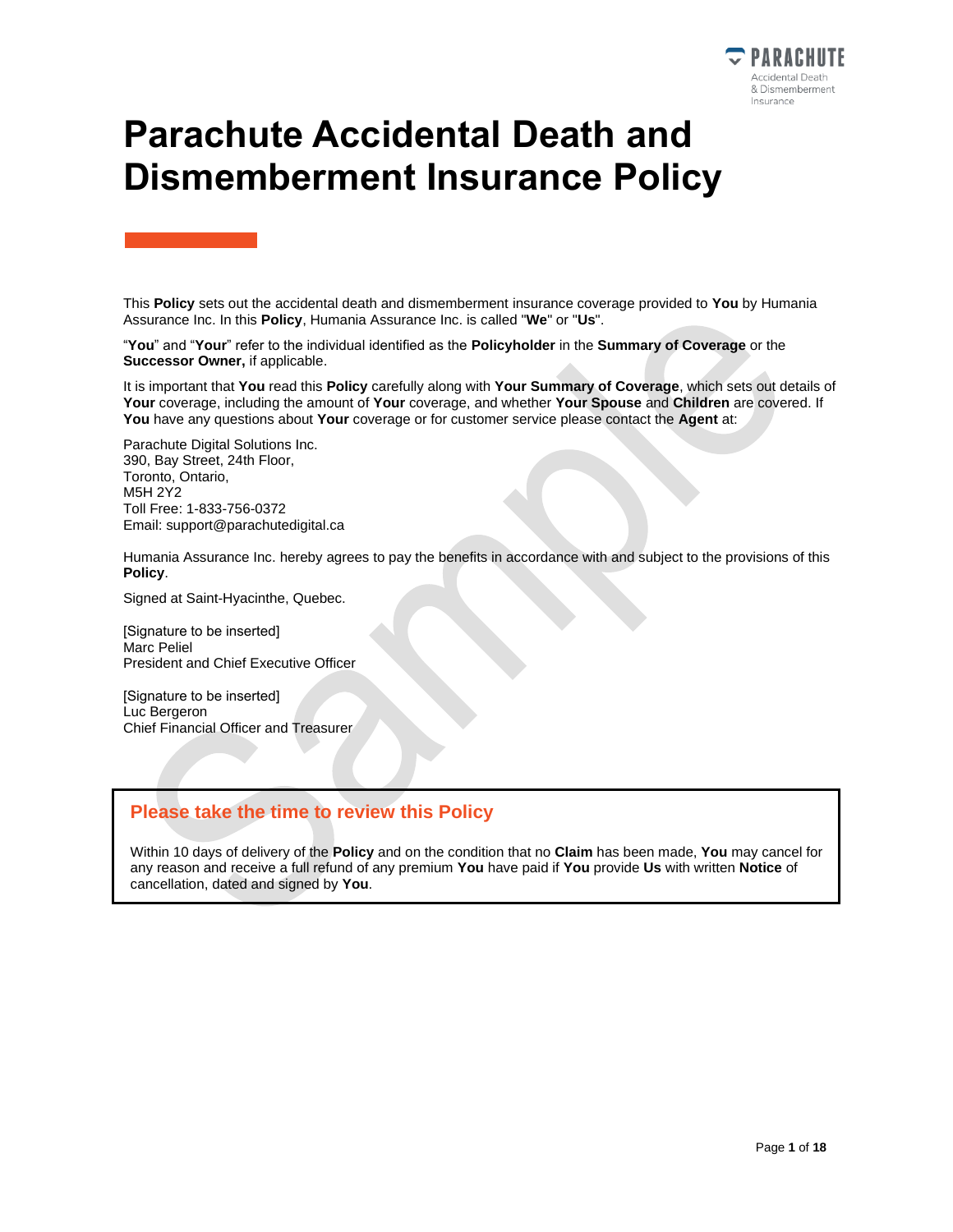# **Table of Contents**

| Schedule of Benefits                       |    | $\mathfrak{S}$   |
|--------------------------------------------|----|------------------|
| Definitions                                |    | $\overline{4}$   |
| <b>Benefits Provisions</b>                 |    | $\boldsymbol{7}$ |
| Premium Provisions                         |    | $\bf 8$          |
| Effective Date and Termination of Coverage |    | $\boldsymbol{9}$ |
| <b>Claim Provisions</b>                    | 11 |                  |
| <b>General Provisions</b>                  | 13 |                  |
| <b>Privacy Policy</b>                      | 18 |                  |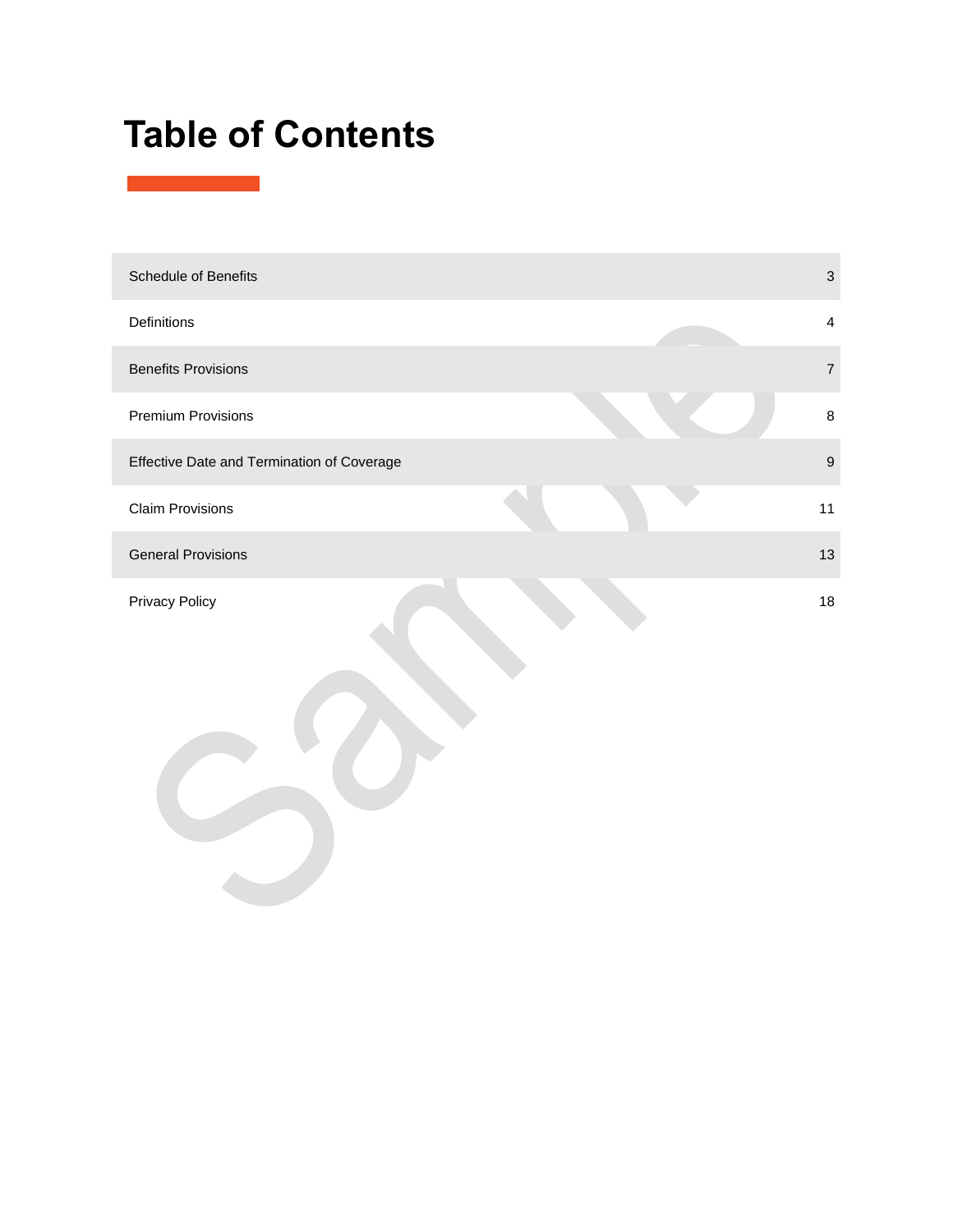

# <span id="page-2-0"></span>**Schedule of Benefits**

### **Face Amounts Available**

| * The maximum Face<br>Amount per Child is \$50,000<br>or 50% of Your Face                                                 | <b>Face Amounts Available</b> |             |             |               |              |
|---------------------------------------------------------------------------------------------------------------------------|-------------------------------|-------------|-------------|---------------|--------------|
| Amount, rounded to the next<br>\$1,000, whichever is the<br>lesser. All eligible Children<br>will be insured for the same | You                           | \$25,000.00 | \$50,000.00 | \$100,000.00  | \$250,000.00 |
| Face Amount.<br>Refer to your Summary of                                                                                  | <b>Spouse</b>                 | \$25,000.00 | \$50,000.00 | \$100,000.00  | \$250,000.00 |
| Coverage to determine the<br>Face Amount You have<br>purchased.                                                           | Child                         | \$10,000.00 | \$25,000.00 | $$50,000.00*$ |              |

### **Covered Losses**

|                                                                                                                  |     | % of the Face Amount Payable |      |
|------------------------------------------------------------------------------------------------------------------|-----|------------------------------|------|
| <b>Accidental Loss of:</b>                                                                                       | 50% | 100%                         | 200% |
| Life                                                                                                             |     |                              |      |
| One Limb                                                                                                         |     |                              |      |
| Two Limbs                                                                                                        |     |                              |      |
| Quadriplegia                                                                                                     |     |                              |      |
| Paraplegia                                                                                                       |     |                              |      |
| Hemiplegia                                                                                                       |     |                              |      |
| Two Appendages                                                                                                   |     |                              |      |
| One Appendage or five toes on one foot or four<br>fingers on same hand or thumb and index finger on<br>same hand |     |                              |      |
| Sight in one eye or hearing in one ear                                                                           |     |                              |      |
| Sight in both eyes or hearing in both ears or speech<br>or sight in one eye and hearing in one ear               |     |                              |      |
| 2 of 3 Sensory Losses (speech, loss of hearing in<br>both ears, loss of sight in both eyes)                      |     |                              |      |

**FamilyAssist Benefit** 10% of the Loss of life **Benefit Amount** paid subject to an overall maximum of \$10,000.00

**Maximum Issue Age** 64 years of age

**Termination Age** 70 years of age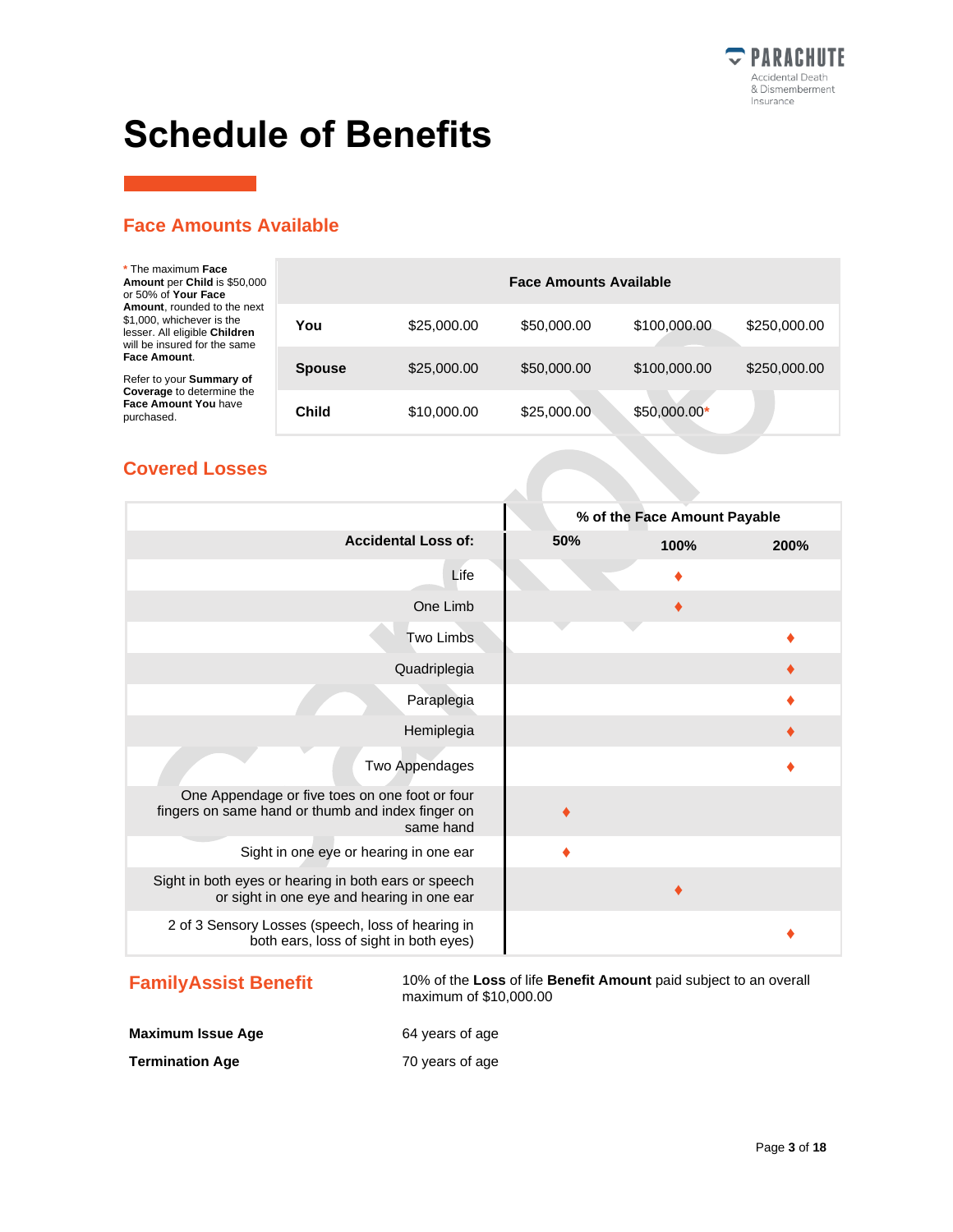# <span id="page-3-0"></span>**Definitions**

This article sets out the definitions for words and phrases that have specific meanings when used in this **Policy**. These words and phrases appear in bold in this **Policy**. They include the plural as well as the singular.

**Accident** means an unexpected event involving an external force, causing **Loss** or **Injury**, independently of any other causes.

**Actively at Work** means **You** perform all the functional and crucial duties of **Your** occupation for a full workday at:

- 1. **Your** employer's place of business;
- 2. an alternate place approved by **Your** employer; or
- 3. a place where **Your** employer requires **You** to travel.

**You** are considered **Actively at Work** on any day that is not **Your** regular scheduled workday (e.g. vacation or holiday), provided **You** were **Actively at Work** on the preceding scheduled workday and **You** are not confined to **Hospital** or otherwise incapacitated from reporting to place of employment for **Your** employer. If **You** are on parental leave under a Provincial or Federal program, or on an employer-approved leave of absence which does not exceed one year and is unrelated to your ability to perform all the functional tasks of **Your** occupation, **You** are considered **Actively at Work**.

**Agent** means Parachute Digital Solutions Inc.

**Appendage** means a hand or a foot**.**

**Application** means the form requesting coverage under this **Policy** submitted by **You** to **Us** for approval. The **Application** forms part of **Your Contract**.

**Beneficiary** means the individual who is entitled to receive the benefits under this **Policy**.

**Benefit Amount** is the dollar amount of coverage that is payable in the event of a **Loss** including the **FamilyAssist** benefit where applicable, in accordance with the terms of this **Policy**, calculated as a percentage of the **Insured Person's Face Amount**.

**Child** means **Your** natural or adopted child or stepchild who, at the time of **Application** for coverage, is wholly dependent on **You** for support, over 25 hours old, and either (i) less than 21 years old, or (ii) less than 26 years old, and in attendance at an accredited school as a full-time student, and is:

- 1. a **Resident of Canada**;
- 2. unmarried;
- 3. not employed on a full-time basis; and

4. not eligible for voluntary accidental death and dismemberment coverage as an employee under a group benefit plan.

**We** may require written proof of the **Child**'s status as often as **We** determine is reasonably necessary.

**Claim** means a formal request to **Us** for payment of a **Benefit Amount** under this **Policy**, along with supporting documents.

**Claimant** means an individual who makes a **Claim** for a **Benefit Amount** under this **Policy**.

**Contract** means the entire Contract of insurance consisting of this **Policy**, the **Summary of Coverage**, the **Application**, any documents attached to the **Policy** when issued and any amendments to the **Policy** agreed upon in writing after the **Policy** is issued.

**Dependent Parent** means **Your** parent or grandparent who is dependent upon **You** for support, maintenance and care and who is:

- 1. a resident in a licensed long-term care facility; or
- 2. enrolled in a home health care program; or
- 3. living with **You** in **Your** primary residence.

**Effective Date of Coverage** means the date and time that coverage becomes effective for an **Insured Person** or, for an increase in coverage, the date the increase becomes effective as shown on **Your Summary of Coverage**.

**Face Amount** means the dollar amount of coverage applicable to an **Insured Person** that is used to determine the **Benefit Amount** payable for any Claim.

**Grace Period** means the number of days in which coverage for an **Insured Person** under this **Policy** remains effective although the required premium is late.

**Hospital** means a facility licensed to provide fulltime medical care and treatment under the direction of a full-time staff of licensed physicians. It does not include a facility that is primarily a nursing home, rest home or facility for treating drug or alcohol abuse.

**Injury** or **Injuries** means physical harm or damage to an **Insured Person**'s body, caused by an **Accident** that occurs while the **Insured Person**'s coverage under this **Policy** is in force.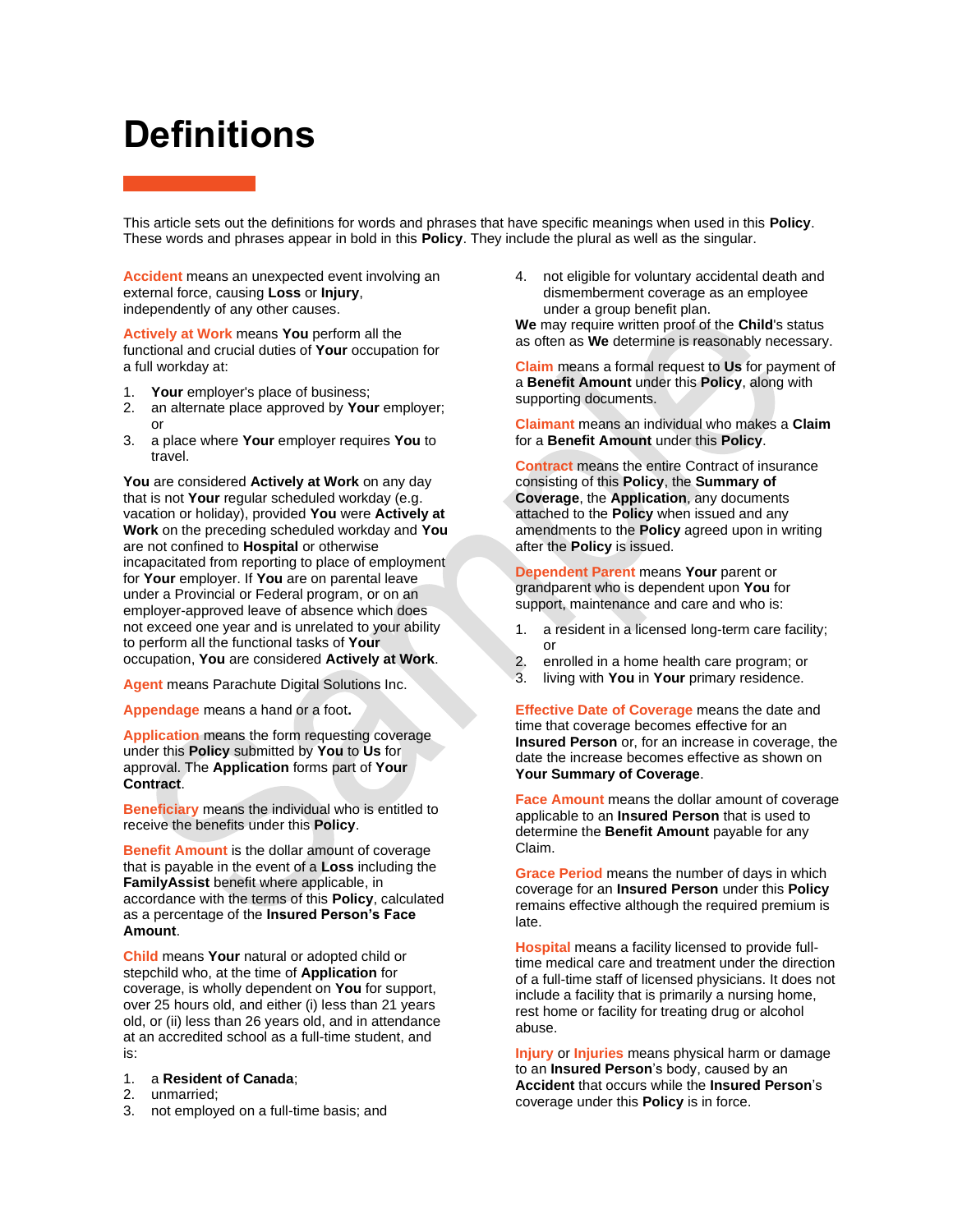

**Insured** or **Insured Person** means **You**, **Your Spouse** and **Your Children** who are insured under this **Policy**. An **Insured Person** cannot be insured as both the **Policyholder** and as a **Spouse** or a **Child** under one of our Parachute accidental death and dismemberment policies.

**Insurer**, **We**, and **Us** means Humania Assurance Inc.

**Limb** means an arm or a leg.

**Loss** with reference to:

- 1. life means the death of the **Insured Person**;
- 2. Appendage means complete severance at or above the wrist for a hand but below the elbow, or at or above the ankle joint for a foot but below the knee joint, even if the severed appendage is surgically reattached, whether successful or not.
- 3. **Limb** means:
	- a. complete severance at or above the elbow for an arm or complete severance at or above the knee joint for a leg, even if the severed limb is surgically reattached, whether successful or not, and/or
	- b. the permanent, total and irrecoverable inability to use an arm or a leg;
- 4. thumb, fingers, and/or toes means the complete severance at or above their metacarpophalangeal joint;
- 5. sight, speech or hearing means the total and irrecoverable loss of that sense;
- 6. **hemiplegia** means the permanent and irrecoverable Paralysis and functional loss of use of one upper and one lower Limb on the same side of the body
- 7. **paraplegia** means the permanent and irrecoverable Paralysis and functional loss of use of both lower Limbs;
- 8. **quadriplegia** means the permanent and irrecoverable Paralysis and functional loss of use of both upper and lower Limbs.

**Notice** means a written communication by an **Insured Person** or **Claimant** to **Us**, or vice versa.

**Notice of Claim** means the initial written **Notice** given to **Us** that a **Claimant** is making a **Claim** under this **Policy**, using a form provided by **Us**.

**Policy** means this insurance contract. The **Policy** forms part of **Your Contract**.

**Policy Anniversary** means the first anniversary of **Your** original **Effective Date of Coverage** and each subsequent anniversary of such date thereafter.

**Policyholder** means the person named on the **Summary of Coverage** as the "Policyholder", who is the owner of the **Policy**. In the event of the death of the original **Policyholder**, if **Your Spouse** is insured under the **Policy**, **Your Spouse** will

become the **Policyholder** and the successor owner (the "**Successor Owner**") of this **Policy**.

**Proof of Claim** means evidence or documentation submitted by the **Claimant** or obtained in the course of our investigation of a **Claim**.

**Provincial or Territorial Health Care Insurance** 

**Plan** means any plan that provides **Hospital**, medical or dental benefits established by the government in the **Insured Person**'s province or territory of primary residence.

**Resident of Canada** means an individual who resides in Canada and who is covered by a Canadian **Provincial or Territorial Health Care Insurance Plan**.

**Schedule of Benefits** summarizes the benefit features available to **You**, **Your Spouse** and **Your Children** according to the terms and conditions of this **Policy**.

**School of Higher Learning includes, but is not** limited to, any university, private post-secondary college or trade school, and any College of General and Vocational Education/Collège d'enseignement général et professionnel (CÉGEP).

**Sensory Loss** means loss of speech, loss of sight in both eyes or loss of hearing in both ears.

**Spouse** means an individual who:

- 1. is a **Resident of Canada**; and
- 2. satisfies one of the following:
	- a. is legally married to **You**, or
	- b. has been living with **You** in a role like that of a marriage partner continuously for the immediately preceding 12 month period;
	- c. is in a civil union with **You** as defined by the Civil Code of Quebec;
	- d. is **Your** registered domestic partner in Nova Scotia; or
	- e. is the biological or adoptive father or mother of at least one of **Your** children.

Only one **Spouse** is eligible for coverage under this **Policy** and it is the person who most recently satisfies the definition of **Spouse** who is eligible to apply for coverage under the **Policy**.

**We** may require written proof of the **Spouse**'s status as often as **We** determine is reasonably necessary.

**Summary of Coverage** means the insurance document called a "Summary of Coverage", or any replacement of such document, which **We** issue to **You**, which summarizes the **Face Amount You**, **Your Spouse** and **Your Children** have under this **Policy**. The **Summary of Coverage** forms part of **Your Contract**.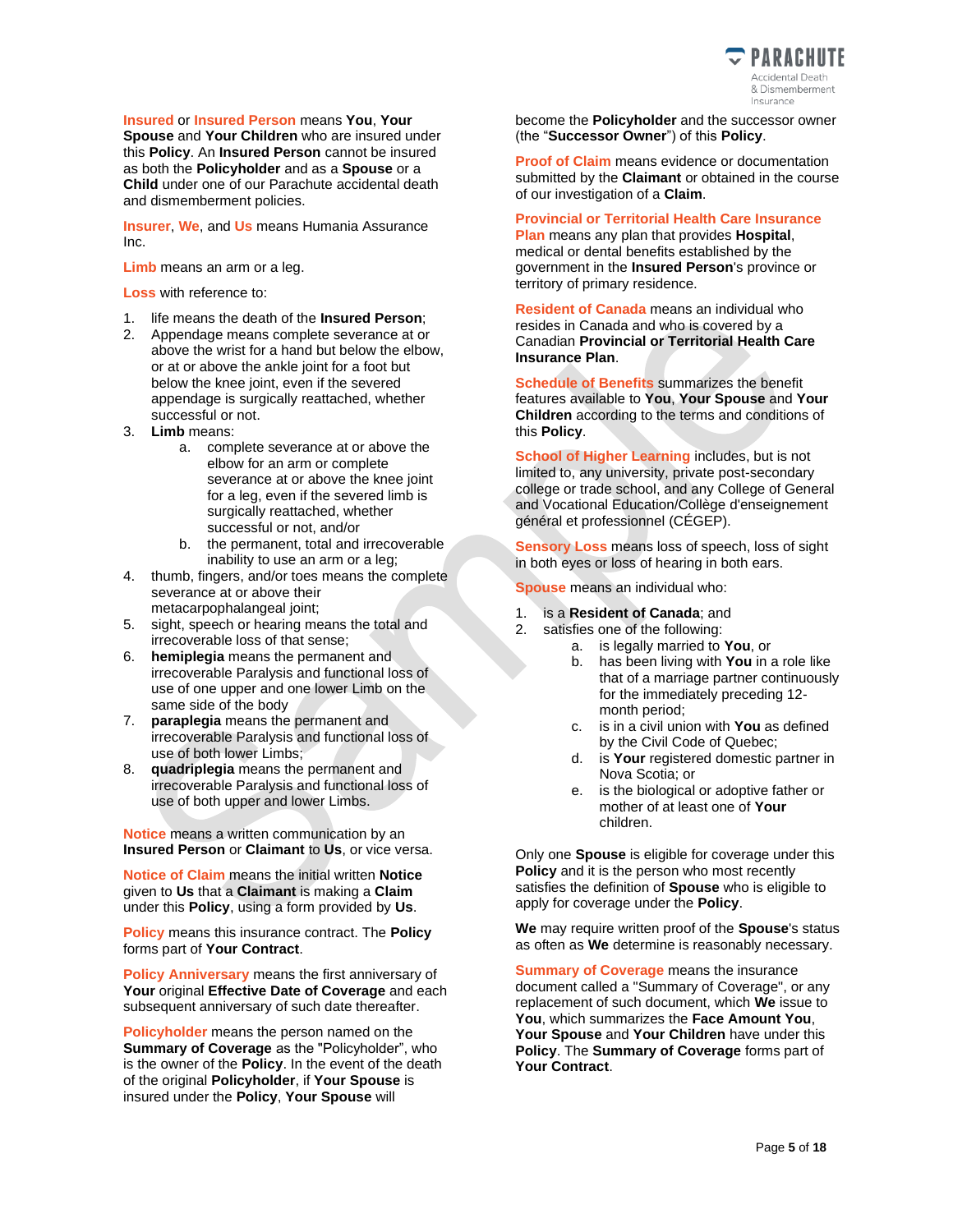**Termination Date** means the date on which the **Insured Person** is no longer eligible for coverage under his or her **Policy**.

**You** and **Your** refer to the individual identified as the Policyholder in the **Summary of Coverage** or the **Successor Owner**, if applicable.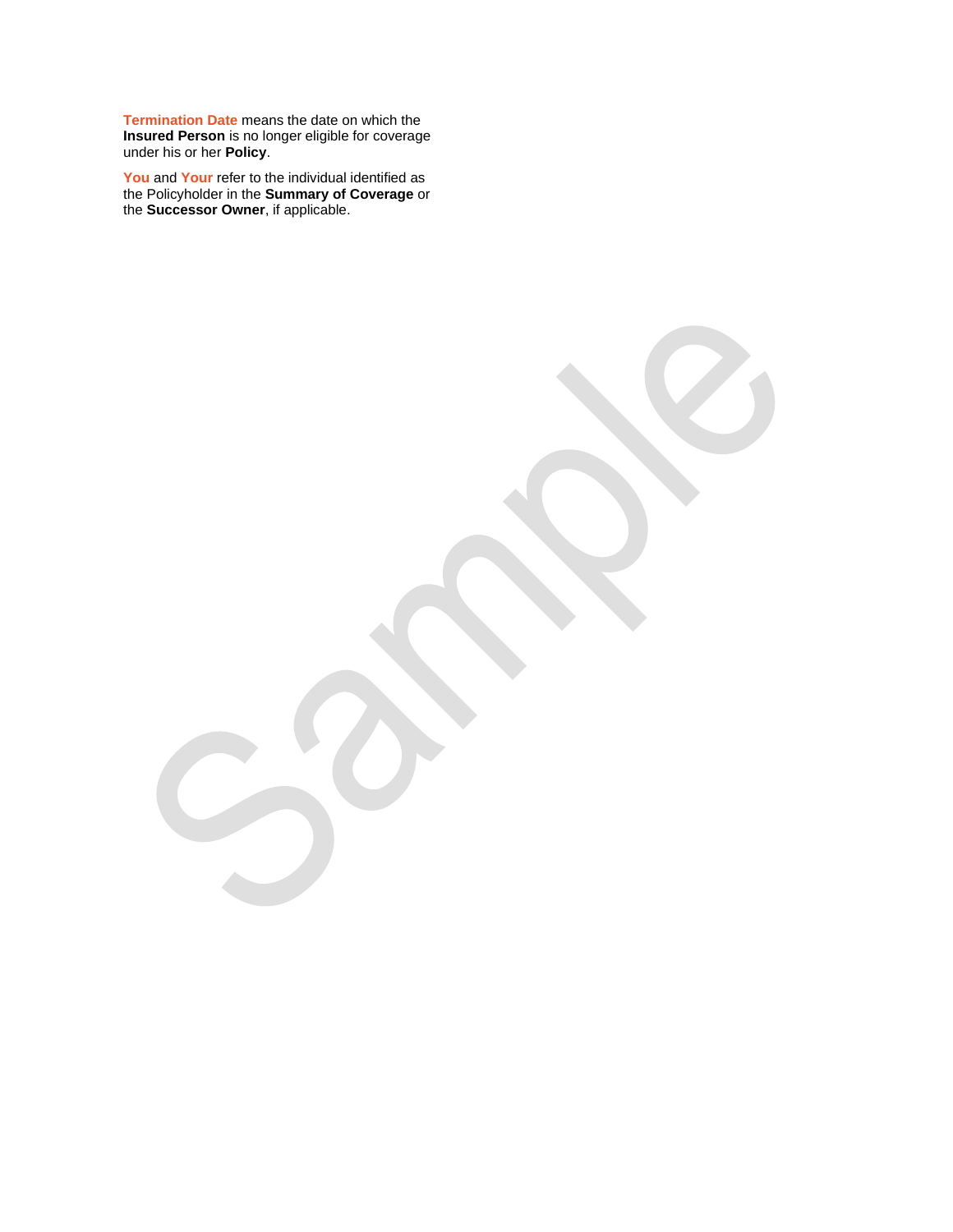

# <span id="page-6-0"></span>**Benefits Provisions**

#### **Your Spouse and Children**

| <b>When are Your Spouse</b><br>and Children eligible for<br>coverage under this<br>Policy? | <b>Your Spouse and Children are eligible for coverage under this Policy on the</b><br>latest of:                                                                             |  |  |
|--------------------------------------------------------------------------------------------|------------------------------------------------------------------------------------------------------------------------------------------------------------------------------|--|--|
|                                                                                            | the date You are eligible for coverage under this Policy; and<br>the date such Spouse or Child first satisfies the definition of Spouse or<br>2.<br>Child under this Policy. |  |  |
| Who can apply for<br>coverage under the<br>Policy?                                         | You must make an Application to add coverage for Your Spouse or Children.<br>Your Summary of Coverage will indicate whether You have this coverage.                          |  |  |

#### **Payment of a Loss Benefit**

| When will a Benefit<br>Amount be paid? | If an Insured Person has an Accident while insured under this Policy that<br>results in a Loss within 12 months of the date of the Accident, We will pay the<br><b>Benefit Amount for that Loss subject to the terms and conditions of this Policy.</b> |
|----------------------------------------|---------------------------------------------------------------------------------------------------------------------------------------------------------------------------------------------------------------------------------------------------------|
|                                        | Please refer to the Schedule of Benefits for the covered Losses.                                                                                                                                                                                        |

### **Payment of the FamilyAssist Benefit**

| When will the                  |
|--------------------------------|
| <b>FamilyAssist Benefit be</b> |
| paid?                          |

*FamilyAssist is only available to You. It is not available to Your Spouse or Children.*

FamilyAssist is an additional benefit **We** will pay if **You** have a **Loss** of life **Benefit Amount** paid under this **Policy** and **You** have at least one of the following:

- 1. A **Child** that is:
	- a. enrolled in a legally licensed Day Care Centre (including in an early childhood centre / Centre de la Petite Enfance in Québec) on the date of such loss or within 12 months after **Your** death; or b. enrolled as a full-time student:
		- i. in a **School for Higher Learning** above the secondary school level, in the province, territory or country of Residence; or
			- ii. at the secondary school level but who enroll as full-time students in a **School for Higher Learning** within 12 months after **Your** date of death.
- 2. A Dependent Parent.

The FamilyAssist Benefit is equal to 10% of the **Loss** of life **Benefit Amount**  paid subject to an overall maximum of \$10,000.00.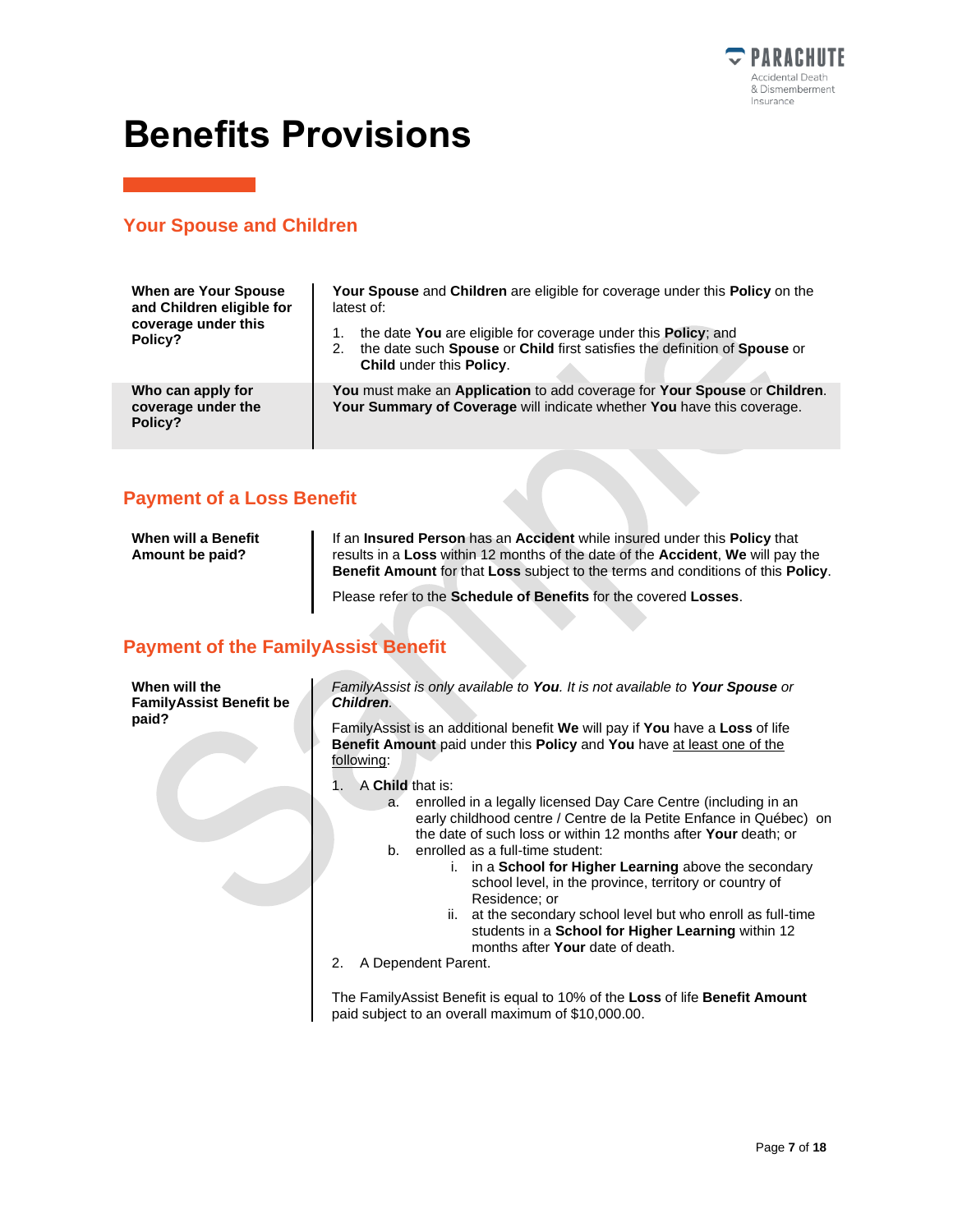# <span id="page-7-0"></span>**Premium Provisions**

## **Payment of Premiums**

| What is the premium<br>amount and when are<br>premiums due? | Your first premium is due on or before Your Effective Date of Coverage.<br>Thereafter, premiums are due on the same day of each month while the <b>Policy</b><br>is in force. The amount of Your premium for the first 12 months, following Your<br>Effective Date of Coverage, including premiums payable for Your Spouse and<br>Children, is set out in Your Summary of Coverage.                                                                                                                                                                      |
|-------------------------------------------------------------|----------------------------------------------------------------------------------------------------------------------------------------------------------------------------------------------------------------------------------------------------------------------------------------------------------------------------------------------------------------------------------------------------------------------------------------------------------------------------------------------------------------------------------------------------------|
|                                                             | If You cancel the Policy, Your premium refund will be calculated on a pro-rata<br>basis from the effective date of the cancellation until the next premium due date.<br>Premium adjustments for any other changes to the Policy will be calculated on<br>a pro-rata basis from the effective date of the change until the next Policy<br>Anniversary.                                                                                                                                                                                                    |
| <b>Premium Rates</b>                                        |                                                                                                                                                                                                                                                                                                                                                                                                                                                                                                                                                          |
| Can the Insurer change<br>the premium amount?               | <b>Your</b> premiums are guaranteed for the first 12 months following your <b>Effective</b><br>Date of Coverage if You do not make any changes to Your coverage or Your<br>Spouse's or Children's coverage. Afterwards, We may change the amount of<br>the premiums on any Policy Anniversary. We will notify You at least 60 days in<br>advance of any increase.                                                                                                                                                                                        |
| <b>Grace Period</b>                                         |                                                                                                                                                                                                                                                                                                                                                                                                                                                                                                                                                          |
| What happens if a<br>premium payment is<br>late?            | Other than for payment of the initial premium, which must be paid or Your<br>coverage and that of Your Spouse and Children will not come into effect, We<br>will grant a Grace Period of 60 days from the premium due date for the<br>payment of overdue premium. Your coverage and that of Your Spouse and<br>Children, will remain in force during the Grace Period but will automatically<br>terminate at the end of the Grace Period upon at least 15 days advance written<br>notice if You do not pay the required premium during the Grace Period. |
| <b>Reinstatement of the Policy</b>                          |                                                                                                                                                                                                                                                                                                                                                                                                                                                                                                                                                          |

<span id="page-7-1"></span>**Can a terminated Policy be reinstated?**

If **Your Policy** terminates due to non-payment of premium it may not be reinstated.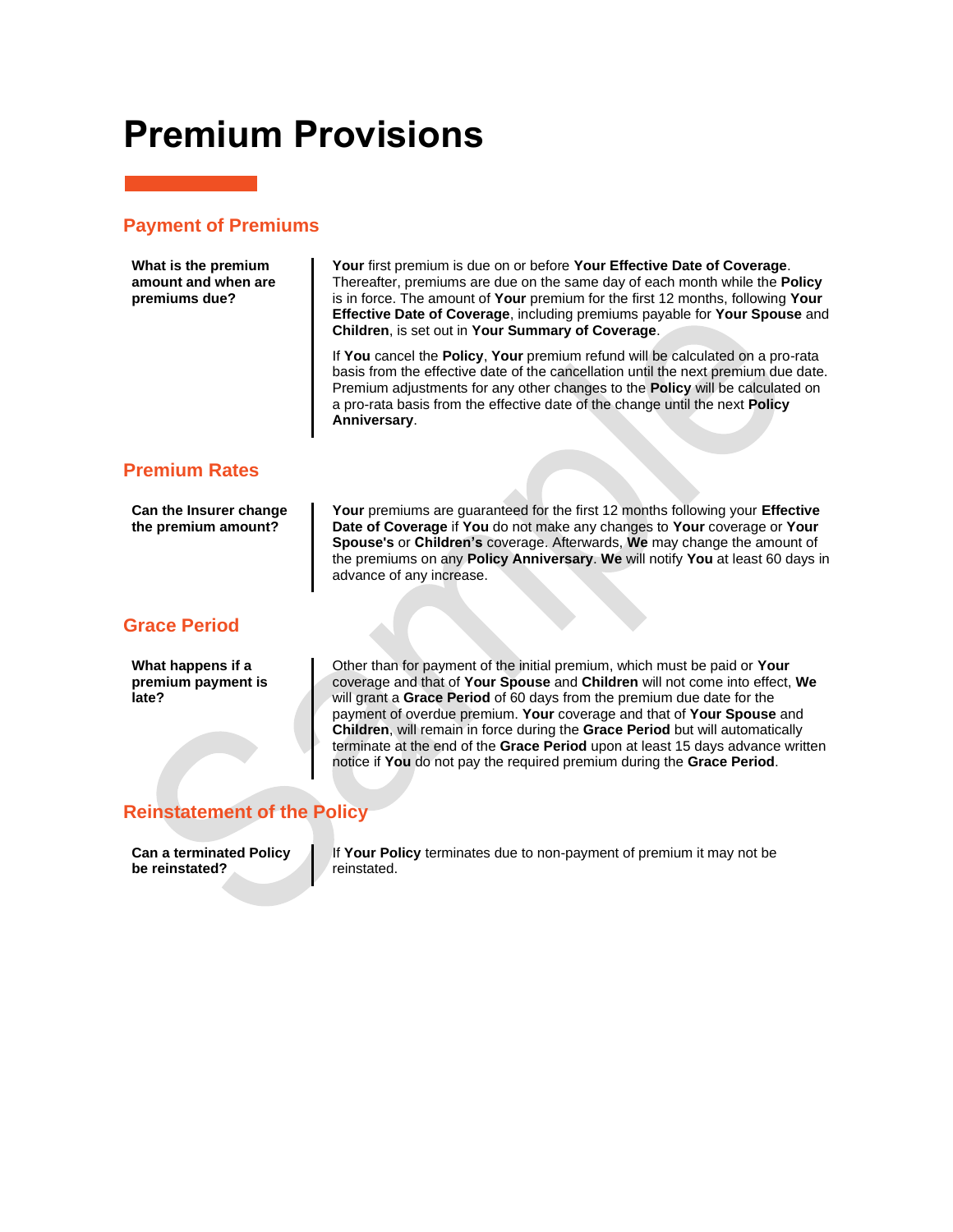

# <span id="page-8-0"></span>**Effective Date and Termination of Coverage**

### **Effective Date of Coverage for an Insured Person**

| When is coverage<br>effective? | Your coverage will be effective on the Effective Date of Coverage set out in<br>the Summary of Coverage.                                                    |
|--------------------------------|-------------------------------------------------------------------------------------------------------------------------------------------------------------|
|                                | Coverage for Your Spouse and Children will be effective on the latest of the<br>following dates:                                                            |
|                                | the Effective Date of Coverage set out in the Summary of Coverage; or<br>the date You apply, and are approved, for coverage for Your Spouse or<br>Children. |

#### **Renewal of the Policy**

| Will the Policy be | This <b>Policy</b> renews on each <b>Policy Anniversary</b> , provided that the coverages                                         |
|--------------------|-----------------------------------------------------------------------------------------------------------------------------------|
| renewed?           | issued under this <b>Policy</b> have not all terminated.                                                                          |
|                    | In addition, You must confirm Your intention to renew Your coverage by paying<br>to Us the premium due on the Policy Anniversary. |

## **Termination of the Policy**

| When does the Policy<br>terminate? | You may terminate this Policy by providing written Notice to Us. All coverages<br>under this Policy will be terminated as of the date We receive such Notice or<br>such later date as You have requested. |
|------------------------------------|-----------------------------------------------------------------------------------------------------------------------------------------------------------------------------------------------------------|
|                                    | <b>Your Policy</b> will terminate on the earliest of the following dates:                                                                                                                                 |
|                                    | upon the expiry of the Grace Period, if as of such expiry, the required<br>1.<br>premium has not been paid; or<br>the date when the last coverage under this Policy has terminated.<br>2.1                |
|                                    |                                                                                                                                                                                                           |

## **Termination of Your Coverage**

| When does the                         | You will cease to be insured on the earliest of the following dates:                  |
|---------------------------------------|---------------------------------------------------------------------------------------|
| Policyholder's coverage<br>terminate? | the date this <b>Policy</b> terminates:                                               |
|                                       | the date the maximum amount payable under this <b>Policy</b> is paid out:<br>2.       |
|                                       | the <b>Policy Anniversary</b> upon which <b>You</b> are no longer a Resident of<br>3. |
|                                       | Canada:                                                                               |
|                                       | 4. the date You reach the age of 70 years; or                                         |
|                                       | the date You die.<br>5.                                                               |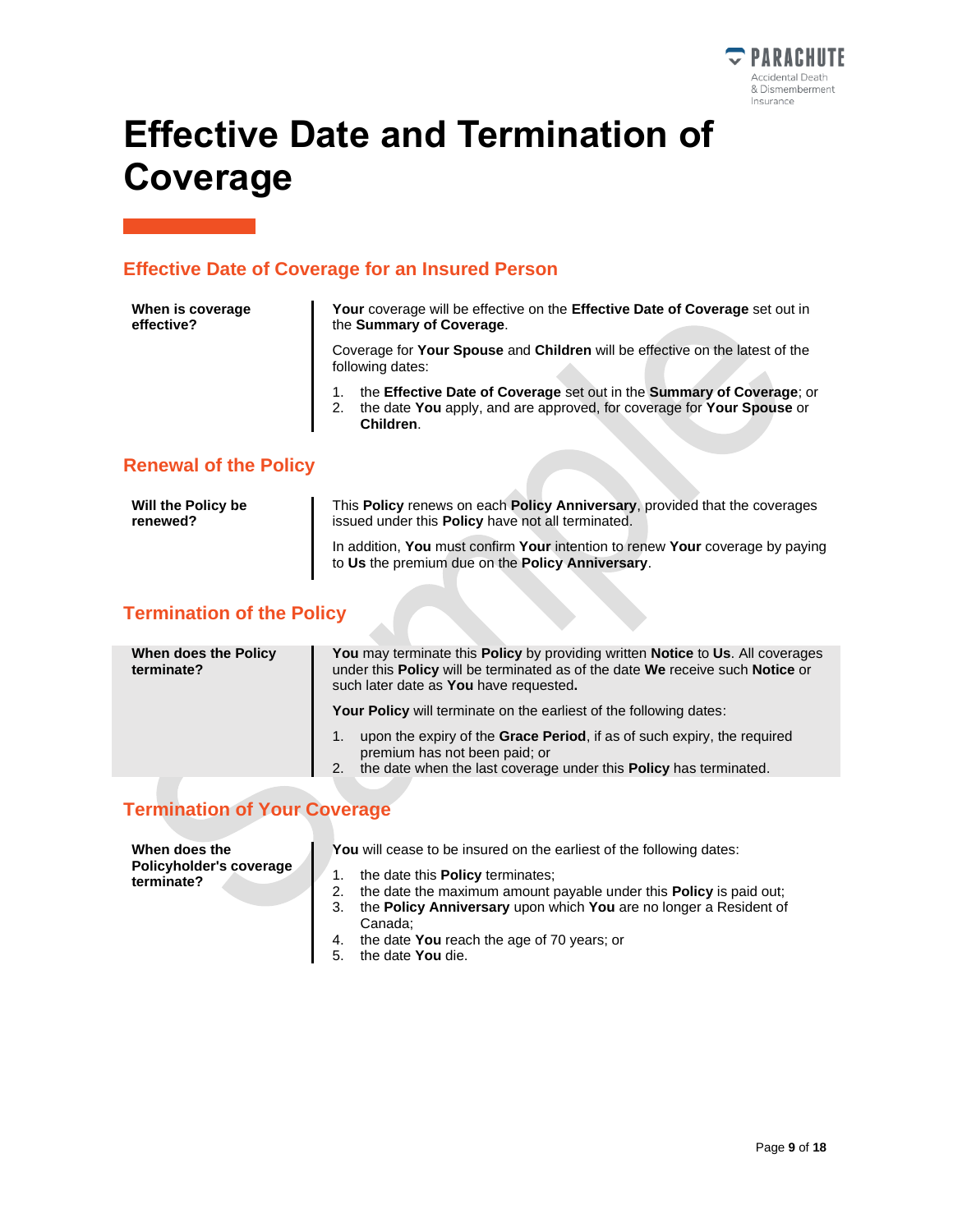### **Termination of a Spouse's Coverage**

| When does the Spouse's |
|------------------------|
| coverage terminate?    |

**Your Spouse** will cease to be insured on the earliest of the following dates:

- 1. the date this **Policy** terminates;
- 2. the date **We** receive **Your** request to terminate **Your Spouse**'s coverage in writing or such later date as **You** have requested;
- 3. the **Policy Anniversary** upon which Your Spouse is no longer a **Resident of Canada**;
- 4. the date the maximum amount payable for **Your Spouse** under this **Policy** is paid out;
- 5. the date **Your Spouse** reaches the age of 70 years;
- 6. the date **Your Spouse** dies.

### **Termination of a Child's Coverage**

| When does the Child's<br>coverage terminate? |                | Your Child will cease to be insured on the earliest of the following dates:                                                                                                                                                                                                                                    |
|----------------------------------------------|----------------|----------------------------------------------------------------------------------------------------------------------------------------------------------------------------------------------------------------------------------------------------------------------------------------------------------------|
|                                              | 1.             | the date this <b>Policy</b> terminates;                                                                                                                                                                                                                                                                        |
|                                              | 2.             | the date We receive Your request to terminate Your Child's coverage in<br>writing or such later date as You have requested;                                                                                                                                                                                    |
|                                              | 3.             | the Policy Anniversary upon which Your Child is no longer a Resident of<br>Canada:                                                                                                                                                                                                                             |
|                                              | 4.             | the date the Child becomes employed on a full-time basis;                                                                                                                                                                                                                                                      |
|                                              | 5.             | the date the <b>Child</b> turns 21, or 26 if in attendance at an accredited school<br>as a full-time student:                                                                                                                                                                                                  |
|                                              | 6.             | the date the Child gets married or enters into a civil union as defined by the<br>Civil Code of Quebec or a registered domestic partnership in Nova Scotia,<br>or has been living with another person in a role like that of a marriage<br>partner continuously for the immediately preceding 12-month period; |
|                                              | 7 <sub>1</sub> | the date the Child becomes eligible for voluntary accidental death and<br>dismemberment coverage as an employee under any group benefit plan;                                                                                                                                                                  |
|                                              | 8.             | the last day for which any required premium has been paid for Your Child<br>coverage if the Grace Period has expired;                                                                                                                                                                                          |
|                                              | 9.             | the date the maximum amount payable for Your Child under this Policy is<br>paid out;                                                                                                                                                                                                                           |
|                                              |                | 10. the date Your Child dies;                                                                                                                                                                                                                                                                                  |
|                                              |                | 11. the Policy Anniversary upon which the Policyholder is no longer a<br>Resident of Canada or, if later, the Policy Anniversary upon which the                                                                                                                                                                |
|                                              |                | Successor Owner (if any) is no longer a Resident of Canada;                                                                                                                                                                                                                                                    |
|                                              |                | 12. the date the Policyholder reaches the age of 70 years or, if later, the date<br>the Successor Owner (if any) reaches the age of 70 years; or                                                                                                                                                               |
|                                              |                | 13. the date the Policyholder dies or, if later, the date the Successor Owner                                                                                                                                                                                                                                  |
|                                              |                | (if any) dies.                                                                                                                                                                                                                                                                                                 |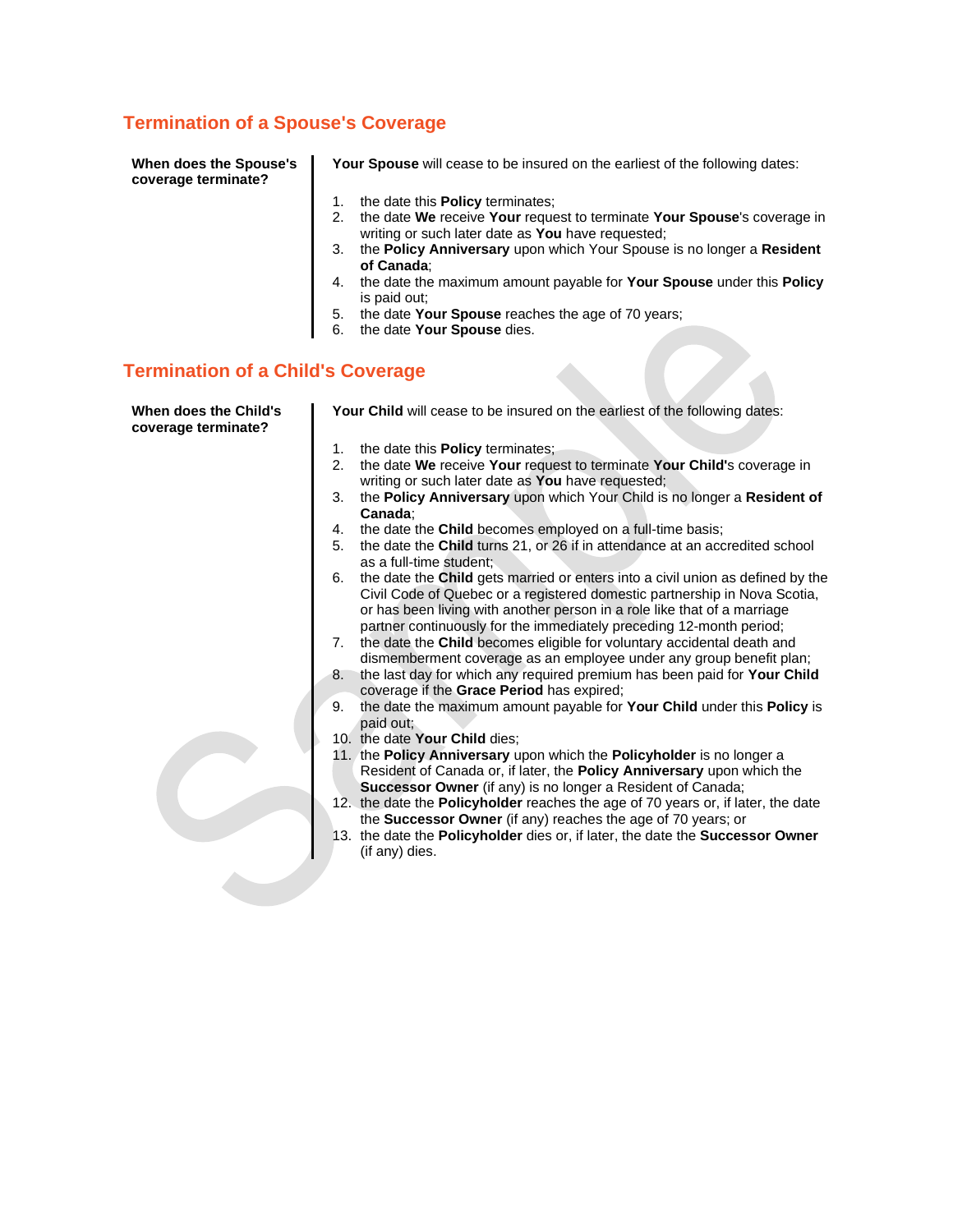

# <span id="page-10-0"></span>**Claim Provisions**

### **Notice of Claim**

| What is required to file a<br>Claim?       | Written Notice of Claim must be given to Us within 30 days of the Insured<br>Person's date of Accident. If such Notice of Claim is not provided within that<br>time, the Claim will not be invalidated if Notice of Claim is given as soon as<br>reasonably possible, and in no event later than 12 months from the date of the<br>Accident if it is shown that it was not reasonably possible to give Notice or<br>furnish proof within the time so prescribed.                                                                                                                                                                                                                                                                                                                                                                                                                                                 |
|--------------------------------------------|------------------------------------------------------------------------------------------------------------------------------------------------------------------------------------------------------------------------------------------------------------------------------------------------------------------------------------------------------------------------------------------------------------------------------------------------------------------------------------------------------------------------------------------------------------------------------------------------------------------------------------------------------------------------------------------------------------------------------------------------------------------------------------------------------------------------------------------------------------------------------------------------------------------|
| <b>Proof of Claim</b>                      |                                                                                                                                                                                                                                                                                                                                                                                                                                                                                                                                                                                                                                                                                                                                                                                                                                                                                                                  |
| <b>What Proof of Claim is</b><br>required? | The Claimant must submit a Claim for benefits under this Policy using our<br>approved Claim forms. We will not pay any Claim until We receive satisfactory<br>proof in writing that such benefits are payable under the terms of this Policy.                                                                                                                                                                                                                                                                                                                                                                                                                                                                                                                                                                                                                                                                    |
|                                            | At a minimum the Claimant must provide the following:                                                                                                                                                                                                                                                                                                                                                                                                                                                                                                                                                                                                                                                                                                                                                                                                                                                            |
|                                            | In the event of the death of an <b>Insured Person</b> , a certified copy of the<br>1.<br>death certificate or funeral director's statement/certificate of death.<br>In the event of Your Spouse's death, a certified copy of the marriage<br>2.<br>certificate, or, for a common-law relationship, a statutory declaration by You<br>and a notarized declaration by a disinterested third party confirming that the<br>definition of "Spouse" in this Policy is satisfied, in a form satisfactory to Us.<br>In the event of Your Child's death, a certified copy of Your Child's birth<br>3.<br>certificate or baptismal certificate.<br>4. In the event of an Accident causing Loss for an Insured Person,<br>satisfactory information as to the cause or nature of the Accident.<br>The Claimant will also be required to provide any and all additional requested<br>information required to asses the Claim. |
|                                            | The Claimant will be responsible for expenses incurred for providing Claim<br>information.                                                                                                                                                                                                                                                                                                                                                                                                                                                                                                                                                                                                                                                                                                                                                                                                                       |
| Will an autopsy be<br>required?            | We may determine if an autopsy is necessary to assist in processing the Claim,<br>unless otherwise prohibited by law. We will be responsible for any costs<br>associated with any autopsy or review of an autopsy report. If the Claimant<br>does not provide the documents set out above or refuses to permit the autopsy,<br>it may not be possible to process the Claim.                                                                                                                                                                                                                                                                                                                                                                                                                                                                                                                                      |
|                                            |                                                                                                                                                                                                                                                                                                                                                                                                                                                                                                                                                                                                                                                                                                                                                                                                                                                                                                                  |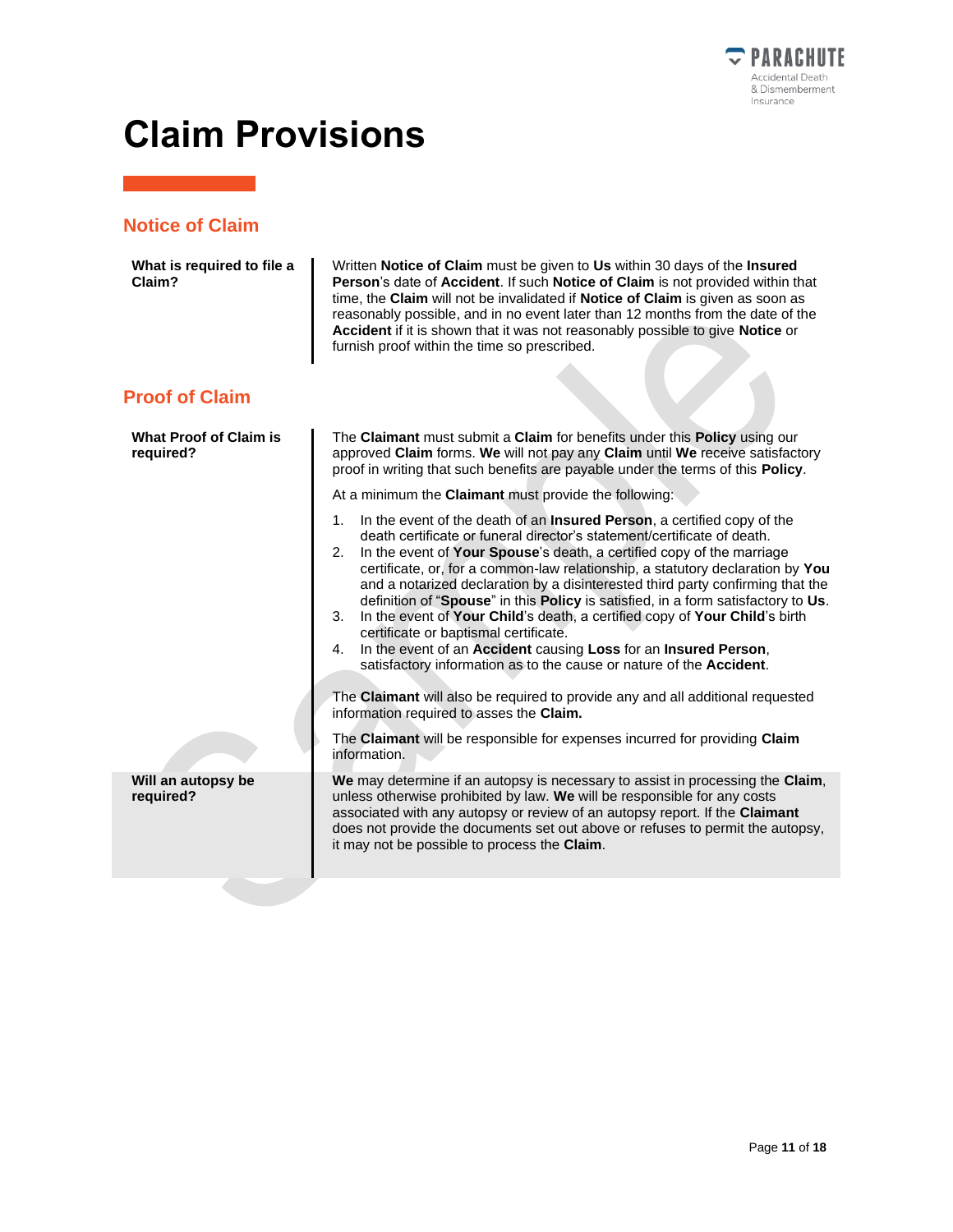#### **Beneficiary**

| Who receives a Benefit<br>Amount under this<br>Policy? | If Your Spouse or a Child dies while insured under this Policy, We will pay the<br>applicable Benefit Amount to You, unless You have designated another<br>Beneficiary. If You die while insured under this Policy, We will pay the<br>applicable Benefit Amount to the Beneficiary named in respect of Your<br>coverage, subject to the terms and conditions of this <b>Policy</b> . If <b>You</b> have not<br>named a Beneficiary, or if no such Beneficiary survives You, We will pay the<br>applicable Benefit Amount to Your estate. |  |
|--------------------------------------------------------|-------------------------------------------------------------------------------------------------------------------------------------------------------------------------------------------------------------------------------------------------------------------------------------------------------------------------------------------------------------------------------------------------------------------------------------------------------------------------------------------------------------------------------------------|--|
|                                                        | If the <b>Beneficiary</b> is a minor, payment will be made to an appointed trustee or<br>public trustee or in Quebec, to the minor <b>Beneficiary</b> 's parent or legal quardian.                                                                                                                                                                                                                                                                                                                                                        |  |
| <b>Can the Beneficiary be</b><br>changed?              | You have the right to change any revocable Beneficiary by sending Us a<br>written designation. You can request our form for this purpose by contacting the<br>Agent.                                                                                                                                                                                                                                                                                                                                                                      |  |

#### **Methods of Payment**

| <b>How is the Benefit</b> | The Benefit Amount is payable as a lump sum. |  |
|---------------------------|----------------------------------------------|--|
| <b>Amount Paid?</b>       |                                              |  |

#### **Review Procedure**

**Can a Claimant request that a denial of a Claim be reviewed?**

If all or any part of a **Claim** is denied, the **Claimant** may request a review of the denial within 6 months after receiving a **Notice** of denial by writing to **Us**. The **Claimant** may submit written comments, documents, records or other information relating to the **Claim**, and may request free of charge a copy of the **Application** and any document provided to **Us** regarding the **Insured Person**'s **Evidence of Insurability** and this **Policy**.

**We** will review the **Claim** and the **Claimant**'s written submissions and will notify the **Claimant** of our decision within a reasonable time upon receipt of all required information.

#### **Legal Proceedings**

**When can legal actions be brought against the Insurer?**

No legal action may be brought against **Us** within 30 days after **Proof of Claim** has been submitted, or after the time limit for bringing such an action set out in applicable legislation has expired.

Every action or proceeding against an insurer for the recovery of insurance money payable under the **Contract** is absolutely barred unless commenced within the time set out in The Insurance Act (Alberta, Manitoba and British Columbia), the Limitations Act, 2002 (Ontario), or other applicable provincial legislation.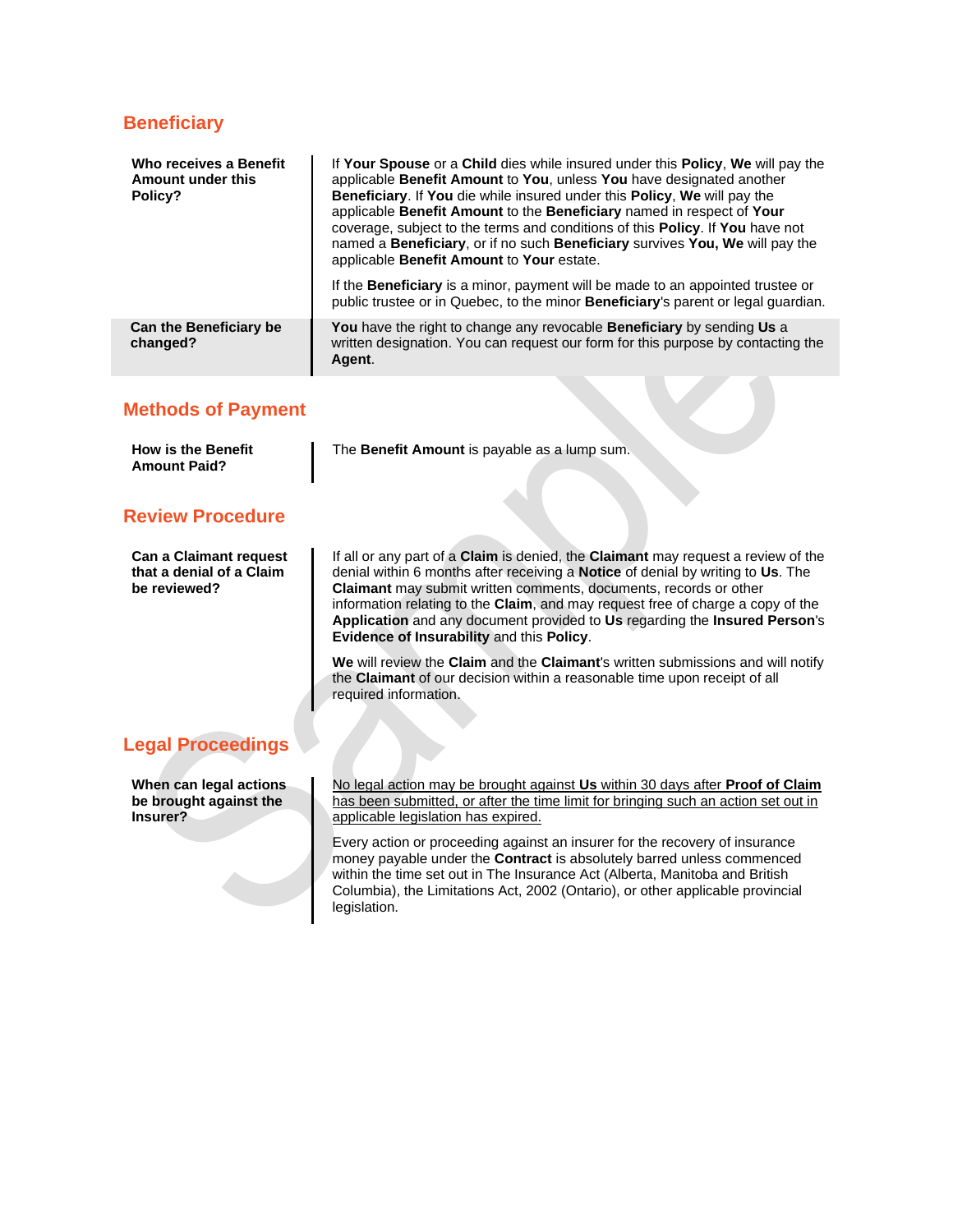

# <span id="page-12-0"></span>**General Provisions**

#### **Entire Contract**

| What is included in the<br>Contract?                       | The entire <b>Contract</b> consists of this <b>Policy</b> , the <b>Summary of Coverage</b> , the<br>Application, any documents attached to the Policy when issued and any<br>amendments to the <b>Policy</b> agreed upon in writing after the <b>Policy</b> is issued.                    |
|------------------------------------------------------------|-------------------------------------------------------------------------------------------------------------------------------------------------------------------------------------------------------------------------------------------------------------------------------------------|
| <b>Misstatement of Facts and Clerical Error</b>            |                                                                                                                                                                                                                                                                                           |
| What if an Insured<br>Person misstates any<br>information? | If You or any Insured Person misstates any relevant information relating to the<br>Application, the true facts will be used to determine whether or not coverage is<br>in force under this <b>Policy</b> .                                                                                |
|                                                            | Where Evidence of Insurability is required, You and each other Insured<br><b>Person</b> must disclose to Us at the time of Application every fact of which You<br>and they are aware that may be material to the coverage. Premium adjustments<br>or refunds will be made if appropriate. |
| What if a clerical error is<br>made?                       | A clerical error is a mistake in writing or copying data that is made by Us. A<br>clerical error will not invalidate coverage that is otherwise in force or continue<br>coverage otherwise terminated under the terms and conditions of the <b>Policy</b> .                               |
| Age                                                        |                                                                                                                                                                                                                                                                                           |

**What if an Insured Person's age has been misstated?**

**We** have the right to require satisfactory proof of the **Insured Person**'s age before making payment of any **Claim**. If the age of an **Insured Person** has been misstated, the **Benefit Amount** will be adjusted upwards or downwards based on the premium rates and the **Insured Person**'s true age. If **You** were not eligible for coverage based on **Your** true age, then **Your** coverage, and that of **Your Spouse** and **Children**, if any, will be voided and an equitable adjustment of premiums will be made with **You**.

If **Your Spouse** has misstated his or her age and is not eligible for coverage based on his or her true age, then **Your Spouse**'s coverage will be voided and an equitable adjustment of premiums will be made with **You**.

### **Contestability of Policy**

**When is the Policy incontestable?**

**We** will not contest the validity of this **Policy** or any statement made by an **Insured Person**, after the **Policy** has been in force for two years from the **Effective Date of Coverage,** except for fraud.

#### **Currency**

**Are payments made in Canadian currency?**

All payments under this **Policy** made either to or by **Us**, will be made in Canadian currency.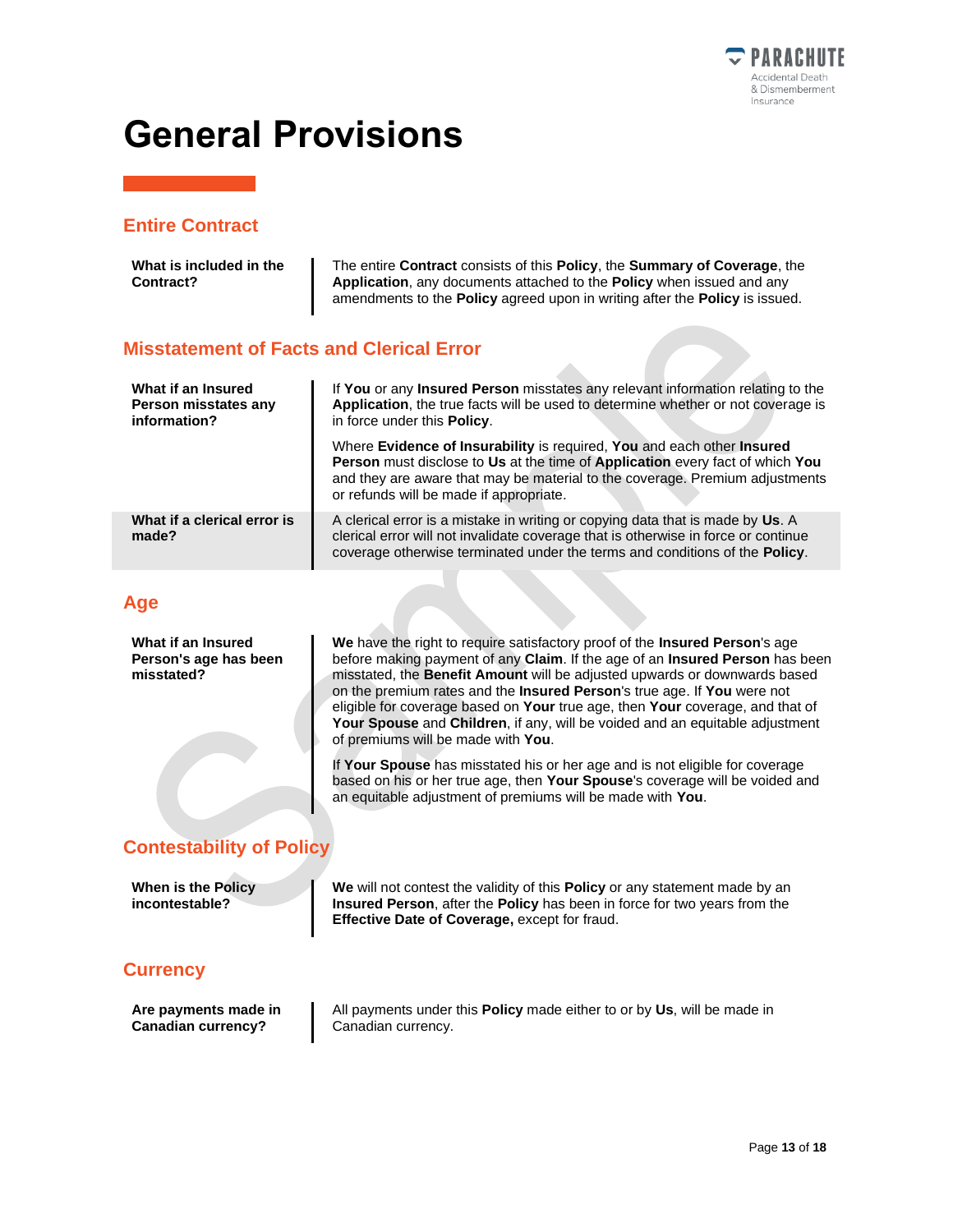### **Non-Participating Policy**

| Is this a Participating | This <b>Policy</b> is non-participating. You are not eligible to share in our profits or |
|-------------------------|------------------------------------------------------------------------------------------|
| Policy?                 | surplus.                                                                                 |
| <b>Conformity</b>       |                                                                                          |

**What if this Policy does not comply with applicable provincial law?**

This **Policy** is governed by the laws of the province or territory where the **Insured Person** is resident on the date this **Policy** is purchased. Any provision of this **Policy** that is inconsistent with such laws is automatically amended to conform to the minimum requirements of such laws.

#### **Assignment**

**Can the benefits under this Policy be assigned?** Neither **You** nor any **Insured Person** may assign this **Policy** or any of **Your** rights under the **Policy.**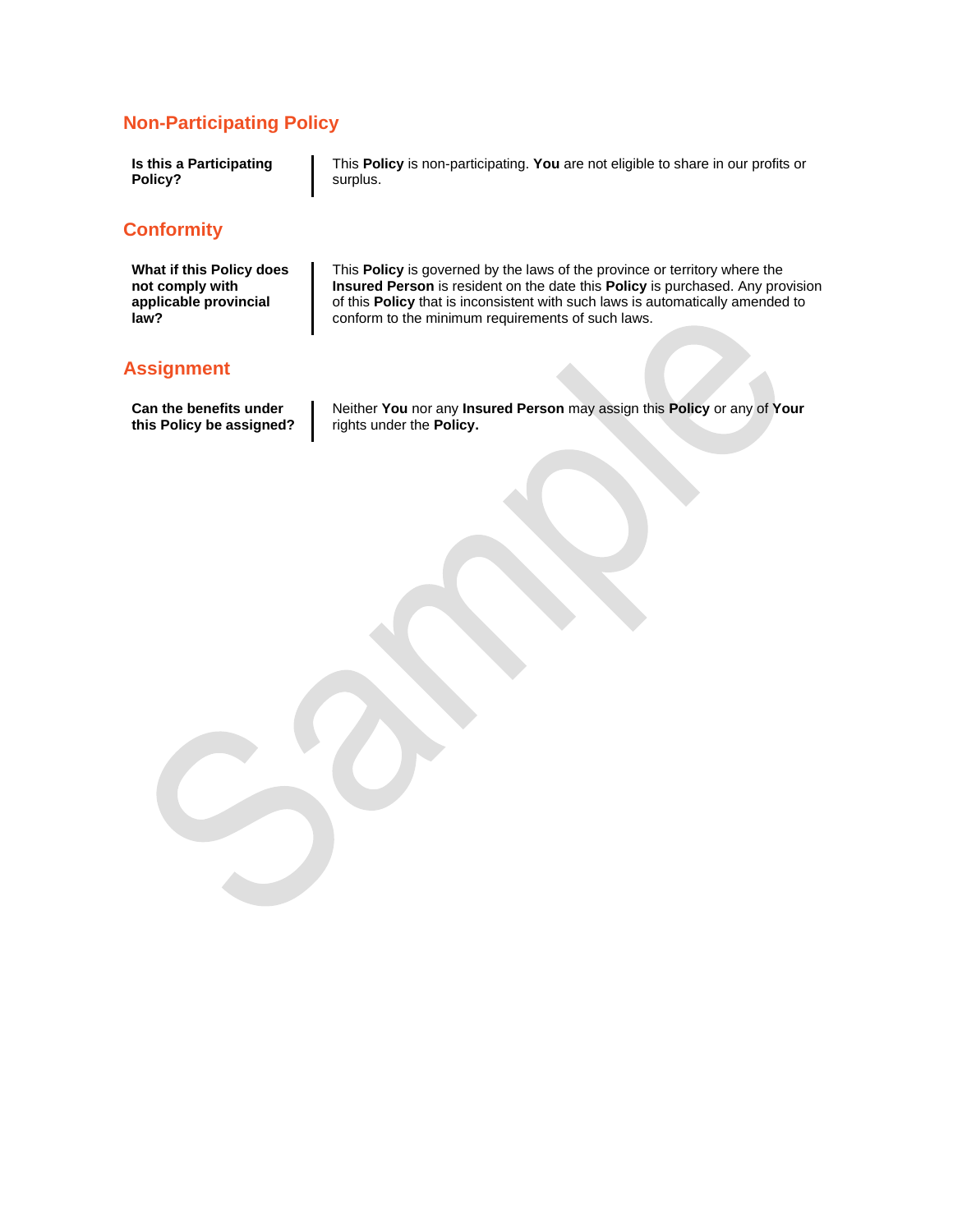

# **Exclusions and Limitations**

**We** will only pay a **Benefit Amount** under this **Policy** if the **Loss** results within 12 months of the date of the **Accident** of the **Insured Person**.

| When will the Insurer not<br>pay a benefit? | 1.<br>2.<br>3. | If an Accident results in more than one Loss, We will pay for the one Loss<br>with the highest Benefit Amount.<br>If an Accident results in paraplegia, hemiplegia, or quadriplegia and the<br>Insured Person dies within 90 days after the date of the Accident, the<br>Benefit Amount will the amount payable for Loss of life.<br>No benefit will be paid for any Loss that is the direct or indirect result of:<br>Self-inflicted Injury, or any attempt thereat, regardless of the state<br>a)<br>of mind. The Claim will be denied, and any premiums paid will be<br>refunded;<br>Medical care or treatment of any kind including surgery;<br>b)                                                                                                                                                                                                                                                                                                                                                                                                                                                                                                                                                                                                                                                                                         |
|---------------------------------------------|----------------|------------------------------------------------------------------------------------------------------------------------------------------------------------------------------------------------------------------------------------------------------------------------------------------------------------------------------------------------------------------------------------------------------------------------------------------------------------------------------------------------------------------------------------------------------------------------------------------------------------------------------------------------------------------------------------------------------------------------------------------------------------------------------------------------------------------------------------------------------------------------------------------------------------------------------------------------------------------------------------------------------------------------------------------------------------------------------------------------------------------------------------------------------------------------------------------------------------------------------------------------------------------------------------------------------------------------------------------------|
|                                             |                | The consumption, absorption, inhalation or use of any gas, poison,<br>C)<br>medication (other than medication taken in accordance with the<br>instructions of a licensed physician), alcohol, drug or intoxicant; or<br>Participation in hazardous activities or sports including<br>d)<br>participating in any contest of speed in an automobile, on a<br>motorcycle or in or on any other motor vehicle, scuba diving, rock<br>climbing, boxing, sky diving, parachuting, hang-gliding or bungee<br>jumping.                                                                                                                                                                                                                                                                                                                                                                                                                                                                                                                                                                                                                                                                                                                                                                                                                                 |
|                                             | 4.<br>5.       | Further, no benefit will be paid for any Loss that is the direct or indirect<br>result of:<br>Injury sustained while in Military service, whether as a combatant,<br>a)<br>with armed forces engaged in surveillance, training, peacekeeping,<br>insurrection, war (whether or not declared) or any related act, or<br>participation in a popular uprising;<br>Injury sustained while committing, attempting or provoking a<br>b)<br>criminal offence;<br>Injury sustained while committing, or attempting an assault;<br>C)<br>Injury sustained while riding, boarding or disembarking from, as a<br>d)<br>passenger or otherwise, in any vehicle or device for aerial<br>navigation, except if you are a fare-paying passenger on a<br>regularly scheduled flight in a commercially-licensed aircraft; or<br>Injury sustained while operating a vehicle under the influence of<br>$\epsilon$<br>alcohol, THC or any intoxicant with a concentration that is:<br>in excess of the criminal limit applicable to the category of<br>i.<br>your driver's license, in the jurisdiction where injury is<br>sustained;<br>ii.<br>in excess 80 mg of alcohol in 100 ml of blood;<br>iii.<br>in excess of 5 ng of THC in 100 ml of blood; or<br>in excess of both 2.5 ng of THC in 100 ml of blood and 50<br>iv.<br>mg of alcohol in 100 ml of blood. |
|                                             |                | No benefit will be paid if You or Your Spouse have made a fraudulent<br>statement in your Application or Claim.                                                                                                                                                                                                                                                                                                                                                                                                                                                                                                                                                                                                                                                                                                                                                                                                                                                                                                                                                                                                                                                                                                                                                                                                                                |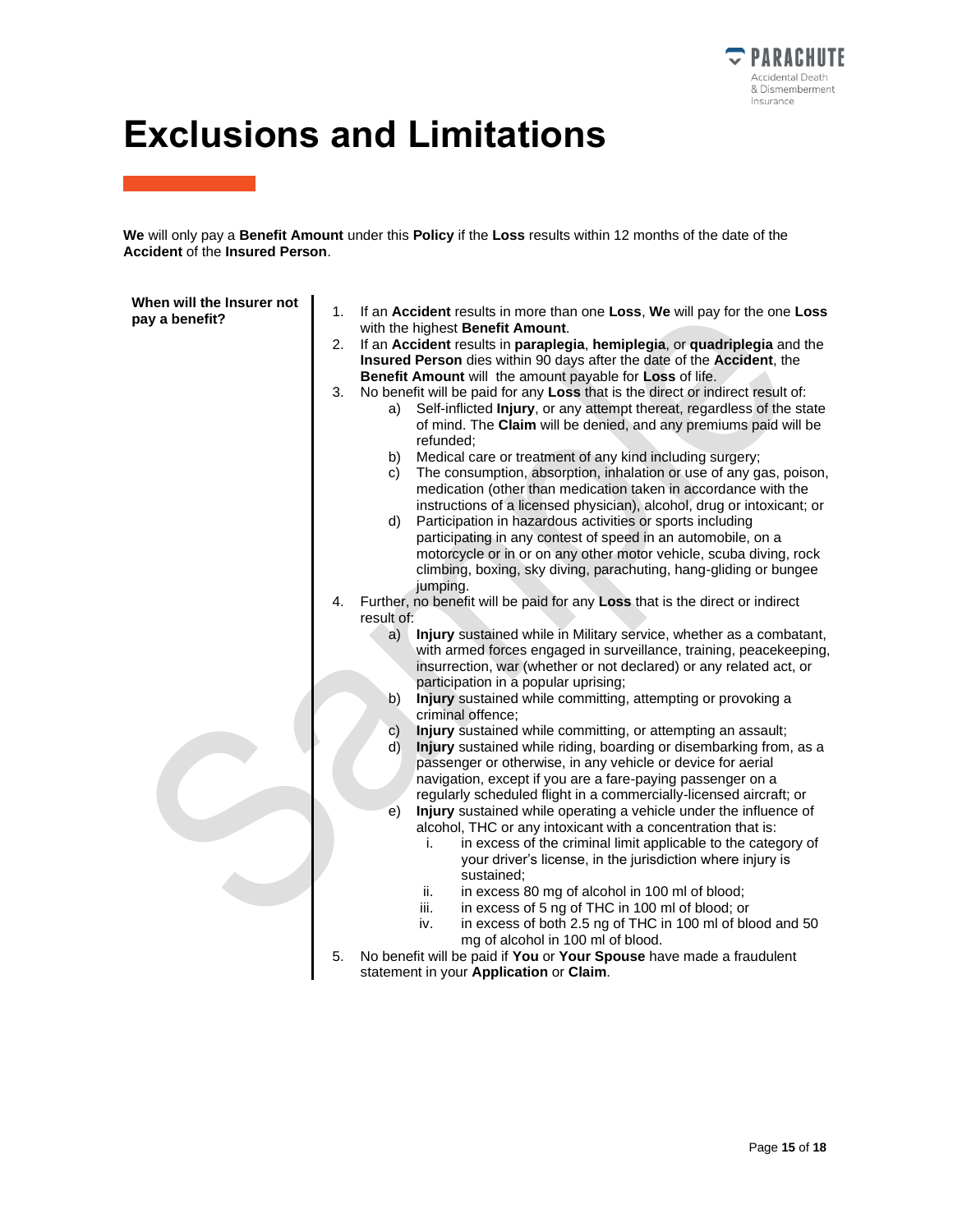# **STATUTORY CONDITIONS**

### *Applicable in all provinces and territories (with the exception of Quebec).*

#### **The Contract**

The application, this policy, the summary of coverage, any document attached to this policy when issued and any amendment to the contract agreed on in writing after this policy is issued constitute the entire contract, and no agent has authority to change the Contractor waive any of its provisions.

#### **Waiver**

The insurer shall be deemed not to have waived any condition of this contract, either in whole or in part, unless the waiver is clearly expressed in writing signed by the insurer.

### **Copy of Application**

The insurer shall, upon request, furnish to the insured or to a claimant under the contract, a copy of the application.

#### **Material Facts**

No statement made by the insured or an insured person at the time of application for the contract shall be used in defence of a claim under or to avoid the contract unless it is contained in the application or any other written statements or answers furnished as evidence of insurability.

### **Termination of Insurance**

- 1. The contract may be terminated by the insured at any time on request.
- 2. If the contract is terminated by the insured, the insurer must refund as soon as practicable the excess of premium actually paid by the insured over the short rate premium calculated to the date of receipt of the notice according to the table in use by the insurer at the time of termination.

### **Notice and Proof of Claim**

- 1. The insured or an insured person, or a beneficiary entitled to make a claim, or the agent of any of them, shall a) give written notice of claim to the insurer
	- i) by delivery of the notice, or by sending it by registered mail, to the head office or chief agency of the insurer in the province, or
	- ii) by delivery of the notice to an authorized agent of the insurer in the province, not later than 30 days after the date a claim arises under the contract on account of an accident or injury,
	- b) within 90 days after the date a claim arises under the contract on account of an accident or injury, furnish to the insurer such proof as is reasonably possible in the circumstances of
		- i) the happening of the accident or injury,
		- ii) the loss caused by the accident or injury,
		- iii) the right of the claimant to receive payment,
		- iv) the claimant's age, and
		- v) if relevant, the beneficiary's age, and
	- c) if so required by the insurer, furnish a satisfactory certificate as to the cause or nature of the accident or injury for which claim is made under the contract and, in the case of injury, its duration.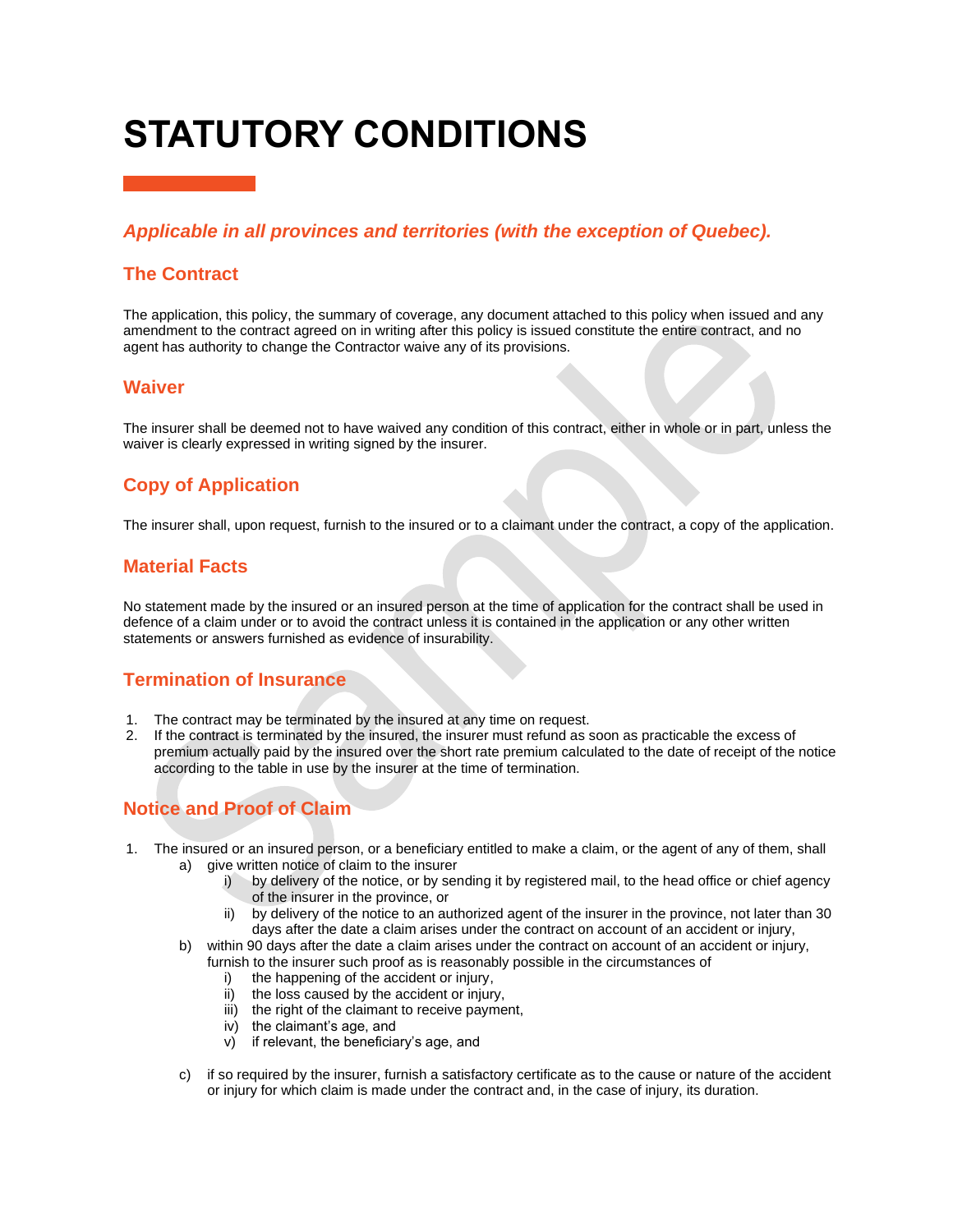

- 2. Failure to give notice of claim or furnish proof of claim within the time required by this statutory condition does not invalidate the claim if:
	- a) the notice or proof is given or furnished as soon as reasonably possible, and in no event later than one year or, in Saskatchewan, not later than the limitation period set out in The Limitations Act, after the date of the accident or the date a claim arises under the Contract on account of Injury, and it is shown that it was not reasonably possible to give the notice or furnish the proof in the time required by this condition, or
	- b) in the case of the death of the person insured, if a declaration of presumption of death is necessary, the notice or proof is given or furnished no later than one year or, in Saskatchewan, not later than the limitation period set out in The Limitations Act, after the date a court makes the declaration.

#### **Insurer to furnish forms for Proof of Claim**

The insurer shall furnish forms for proof of claim within 15 days after receiving notice of claim, but if the claimant has not received the forms within that time the claimant may submit his or her proof of claim in the form of a written statement of the cause or nature of the accident or injury giving rise to the claim and of the extent of the loss.

### **Rights of Examination**

As a condition precedent to recovery of insurance money under the contract,

- 1. the claimant must give the insurer an opportunity to examine the person of the insured person when and as often as it reasonably requires while the claim hereunder is pending, and
	- 1. in the case of death of the insured person, the insurer may require an autopsy, subject to any law of the applicable jurisdiction relating to autopsies.

### **When Money Payable**

All money payable under this contract shall be paid by the insurer within 60 days after it has received proof of claim.

### **Limitation of Actions**

Applicable in New Brunswick, Nova Scotia, Newfoundland and PEI only:

An action or proceeding against the insurer for the recovery of a claim under this contract shall not be commenced more than one year after the date the insurance money became payable or would have become payable if it had been a valid claim.

Applicable in Yukon, NWT and Nunavut only:

An action or proceeding against the insurer for the recovery of a Claim under this contract shall not be commenced more than two years after the date the insurance money became payable or would have become payable if it had been a valid claim.

# **End of Policy**